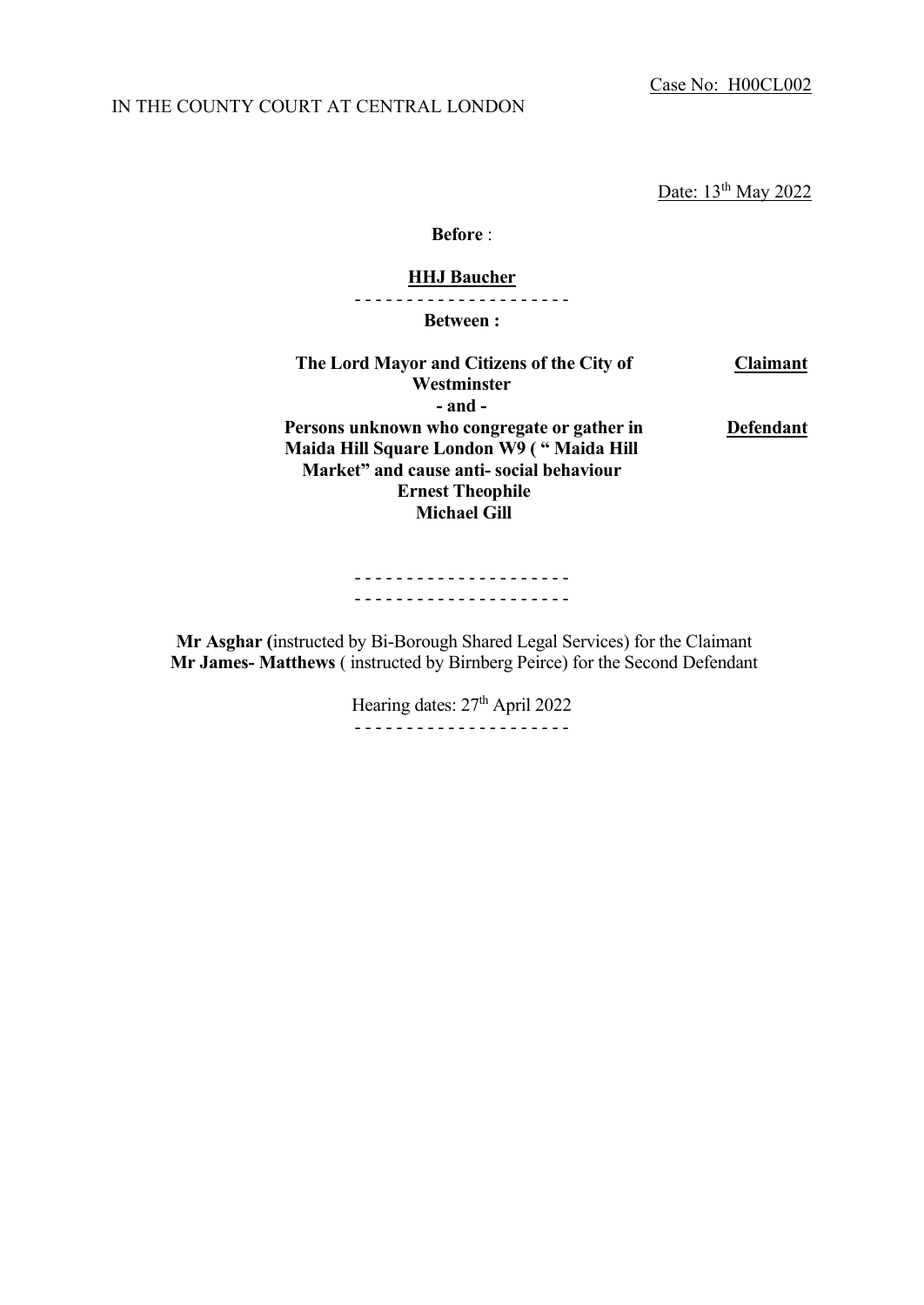#### **HHJ BAUCHER:**

- 1. On  $29<sup>th</sup>$  March 2022 I directed there should be a trial of a preliminary issue namely whether or not the public sector equality duty (PSED) applies to the claimant's application for an injunction.
- 2. The claimant issued proceedings for an injunction pursuant to s222 of the Local Government Act 1972 (LGA) and under s1 of the Anti-Social Behaviour, Crime and Policing Act 2014 (2014 Act) on  $20<sup>th</sup>$  January 2021.
- 3. On  $29<sup>th</sup>$  January 2021 the court granted an interim injunction against the defendants. The date for the final injunction hearing is August 2022. On 23<sup>rd</sup> July 2021 the third defendant advised he would not be defending the claim and intended to take no part in these proceedings. As the second defendant is the only active defendant in the proceedings I shall refer simply to Mr Theophile as the defendant in the judgment.
- 4. Mr Asghar represented the claimant and Mr James-Matthews represented the defendant. I am grateful for the diligent manner in which they presented their respective arguments and following the hearing provided further legal material.

#### **The Factual background and the Parties' positions**

5. The proceedings relate to use of Maida Hill Square, London. The claimant's pleaded case is that for several years the defendants have been congregating in the Square and have caused anti-social behaviour by playing music, drinking alcohol, shouting, swearing, obstructing the highway and by urinating and defecating. The claimant says that such behaviour has caused alarm,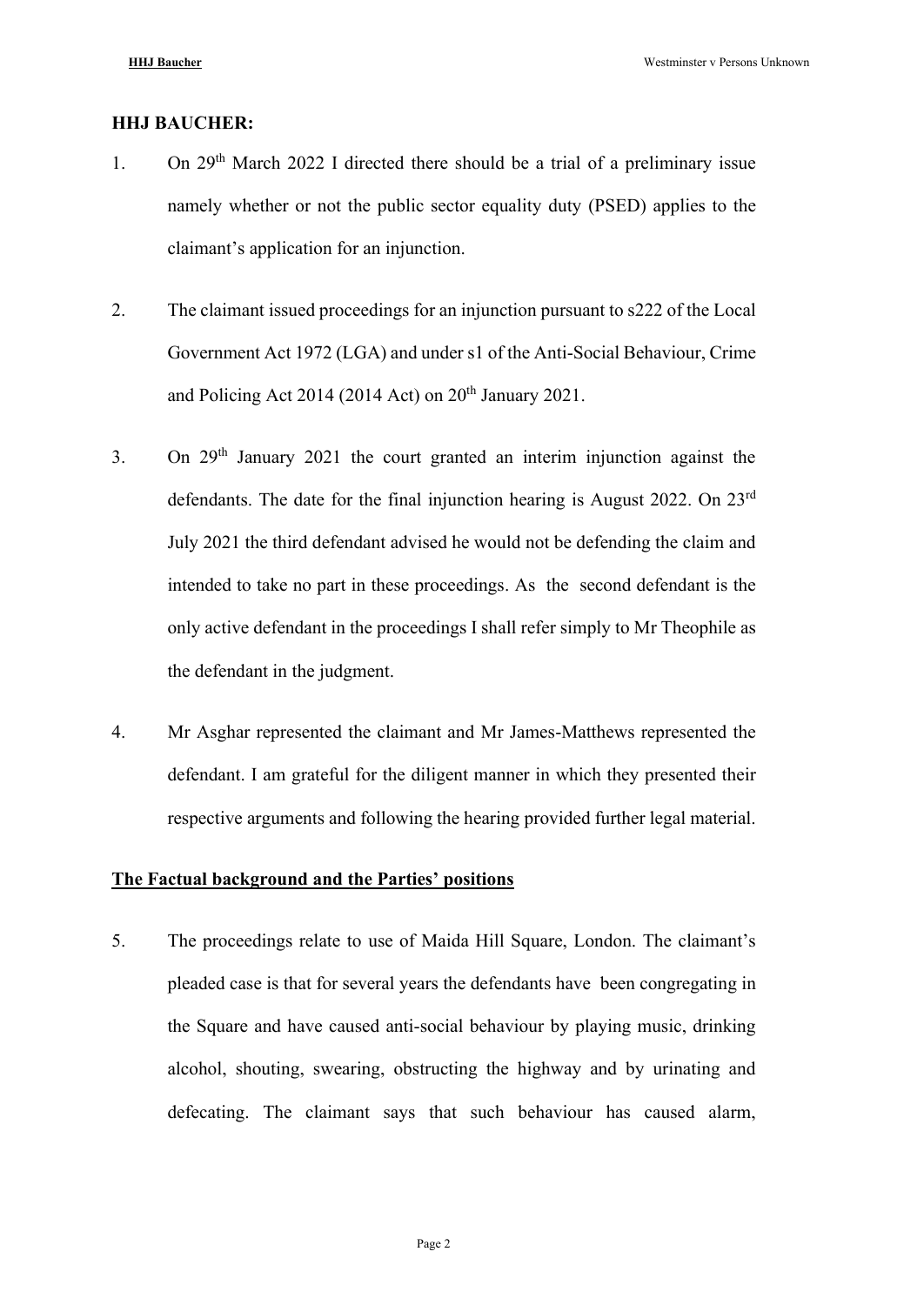harassment, distress, nuisance, the risk of damage to property and negatively impacted on businesses in the area.

- 6. The defendant is 74 years of age and has visited the area most of his life. He is Afro-Caribbean. He says that access to the Square is part of his community ties, where backgammon and dominoes are played, and where informal support is given for those experiencing social isolation and issues with their mental health.
- 7. The defendant says that the proposed injunction is likely to be indirectly discriminatory because the majority of those whose behaviour is constrained share the protected characteristic of race and that the claimant's PSED under the Equality Act 2010 (2010 Act) was thereby engaged.
- 8. The claimant's case is set out at paragraph 18 of the Amended Reply:

"It is denied that the Claimant was subject to the duty imposed by s.149 of the Equality Act 2010 - the Public Sector Equality Duty ("PSED"). The PSED only applies in circumstances where a public authority exercises a public function. The seeking of an injunction by the Claimant was in pursuit of the legitimate aims of preventing disorder and protecting the reputations and rights of others and is not the exercise of a public function. (Birmingham City Council v Afsar [2019] EWHC 3217 QB)."

## **Submissions**

- 9. Mr Asghar's submissions were succinct. He referred me to s29(6) and s31(4) of the 2010 Act and the exercise of a public function. He argued that the seeking of an anti-social behaviour injunction is not a public function and accordingly the PSED does not apply.
- 10. In amplification of those submissions Mr Asghar submitted that as the application for an injunction did not involve the claimant making a policy decision, or a decision in an individual case, but the claimant seeking to uphold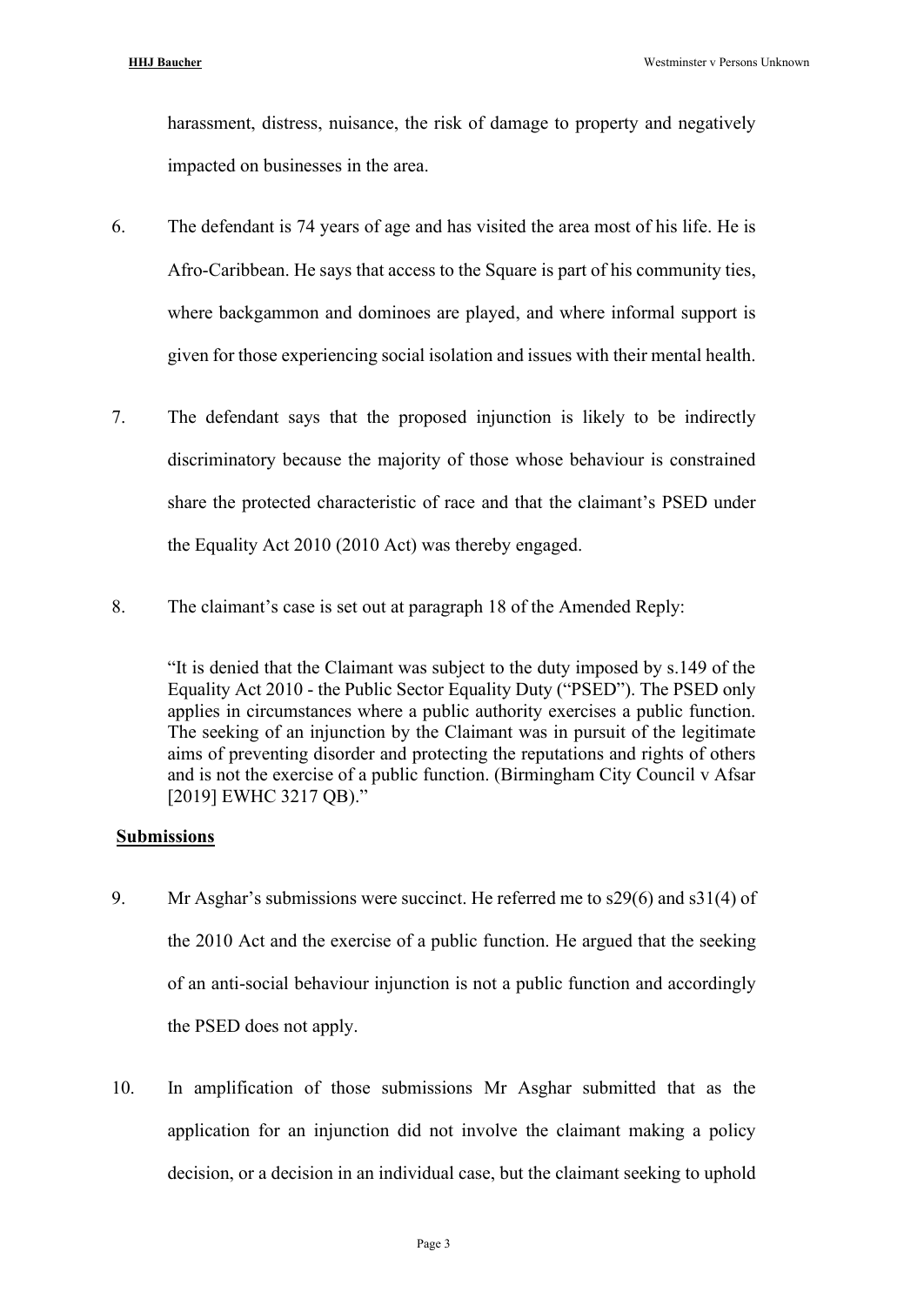the rights of others then the claimant was not exercising a public function. He accepted the claimant is a core authority for the purpose of s150 but argued that the words in the statute "all its functions" had to be construed to mean public functions. He said the application for an injunction was not a public function and so the PSED was not engaged. He submitted that s150 should be construed by reference to Parts 3-7 of the 2010 Act. He said he was not seeking to make a distinction between a public function and function but between function and something that is not a function but a private act. He contended that there was no individual decision as against the defendant as contended by Mr James-Matthews but an application to protect the rights of others.

- 11. Mr Asghar submitted that the Home Office "Anti-social behaviour, Crime and Policing Act 2014: Anti-social behaviour powers. Statutory guidance for frontline professionals" revised in January 2021 was "seriously wrong." He argued that in any event s19 of the 2014 Act stated only that the Secretary of State may issue guidance and not that any party shall be bound by it.
- 12. In support of his submissions Mr Asghar relied on the decision of Birmingham City Council v Afsar [2019] EWHC 3217 (QB) and the reasoning of Mr Justice Warby (as he then was) at paragraph 44 of the decision. Mr Asghar said that on the literal reading of that paragraph it was clear that the judge was making a distinction between a function and a public function and that Mr Justice Warby was saying that where a local authority upholds the rights of others that conduct does not fall within the ambit of the 2010 Act.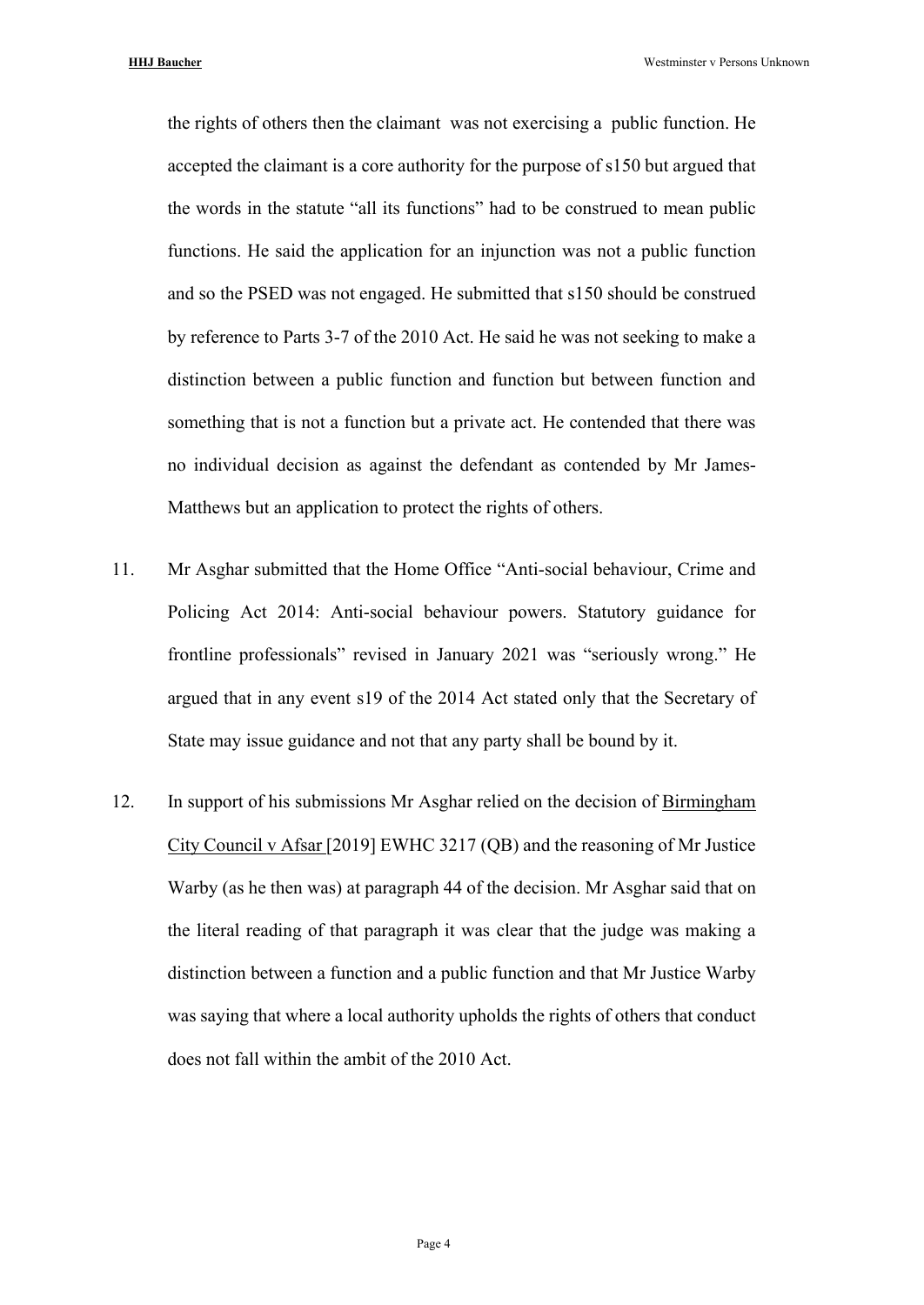13. I do not consider it is necessary to set out Mr James-Matthews' submissions separately as they are substantially woven into the discussion section of this judgment.

# **General principles**

- 14. Before turning to my consideration of the issue I shall set out some general observations which govern my determination.
- 15. Counsel agreed that I should have regard to Section 11.9 of Bennion, Bailey and Norbury on Statutory Interpretation, Arbuthnot v Fagan [1996] L.R.L.R, AG v Prince Ernest Augustus [1957] AC 436, Pinner v Everett [1969] 1WLR 1266 and Williams V Central Bank of Nigeria [2014] UKSC10.
- 16. The objective of any statutory interpretation is to determine the intention of the legislature.
- 17. In Arbuthnot v Fagan [1996] L.R.L.R. 135 Steyn LJ (as he then was) stated at page 140:

"I readily accept Mr Eder's submission that the starting point of the process of interpretation must be the language of the contract. But Mr Eder went further and said that, if the meaning of the words is clear, as he submitted it is, the purpose of the contractual provisions cannot be allowed to influence the court's interpretation. That involves approaching the process of interpretation in the fashion of a black-letter man. The argument assumes that interpretation is a purely linguistic or semantic process until an ambiguity is revealed. That is wrong. Dictionaries never solve concrete problems of construction. The meaning of words cannot be ascertained divorced from their context. And part of the contextual scene is the purpose of the provision. In the field of statutory interpretation the speeches of the House of Lords in Attorney-General v Prince Ernest Augustus of Hanover [1957] AC 436 showed that the purpose of a statute, or part of a statute, is something to be taken into account in ascertaining the ordinary meaning of words in the statute: see Viscount Simonds' speech, at p. 461, and Lord Somervill of Harrow's speech, at p. 473. It is true that such a purpose may also be called in aid at a later stage in the process of interpretation if the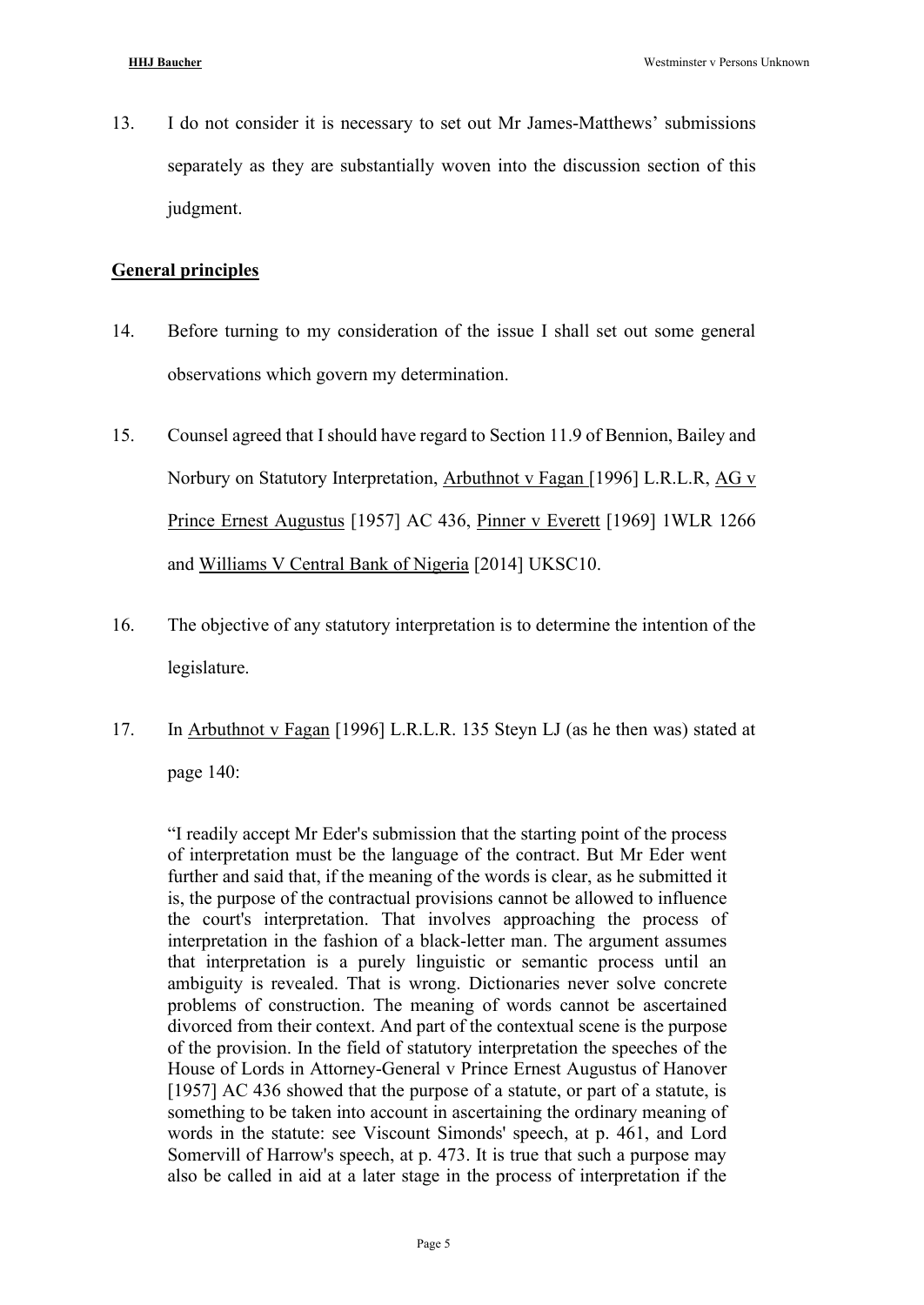language of the statute is ambiguous but it is important to bear in mind that the purpose of the statute is a permissible aid at all stages in the process of interpretation."

18. In the case of Attorney- General v Prince Ernest Augustus of Hanover [1957]

AC 436 (referred to by Steyn J above in Arbuthnot v Fagan), Viscount Simonds

stated at page 460-461:

"My Lords, the contention of the Attorney-General was, in the first place, met by the bald general proposition that where the enacting part of a statute is clear and unambiguous, it cannot be cut down by the preamble, and a large part of the time which the hearing of this case occupied was spent in discussing authorities which were said to support that proposition. I wish at the outset to express my dissent from it, if it means that I cannot obtain assistance from the preamble in ascertaining the meaning of the relevant enacting part. For words, and particularly general words, cannot be read in isolation: their colour and content are derived from their context. So it is that I conceive it to be my right and duty to examine every word of a statute in its context, and I use "context" in its widest sense, which I have already indicated as including not only other enacting provisions of the same statute, but its preamble, the existing state of the law, other statutes in pari materia, and the mischief which I can, by those and other legitimate means, discern the statute was intended to remedy."

19. Whilst Lord Somervell stated at pages 473-474:

"A question of construction arises when one side submits that a particular provision of an Act covers the facts of the case and the other side submits that it does not. Or it may be agreed it applies, but the difference arises as to its application. It is unreal to proceed as if the court looked first at the provision in dispute without knowing whether it was contained in a Finance Act or a Public Health Act. The title and the general scope of the Act constitute the background of the contest. When a court comes to the Act itself, bearing in mind any relevant extraneous matters, there is, in my opinion, one compelling rule. The whole or any part of the Act may be referred to and relied on. It is, I hope, not disrespectful to regret that the subject was not left where Sir John Nicholl left it in 1826. "The key to the opening of every law is the reason and spirit of the law - it is the 'animus imponentis,' the intention of the law-maker, expressed in the law itself, taken as a whole. Hence, to arrive at the true meaning of any particular phrase in a statute, that particular phrase is not to be viewed, detached from its context in the statute: it is to be viewed in connexion with its whole context - meaning by this as well the title and preamble as the purview or enacting part of the statute."

20. In Pinner v Everett [1969] 1WLR 1266 at P1273 Lord Reid said: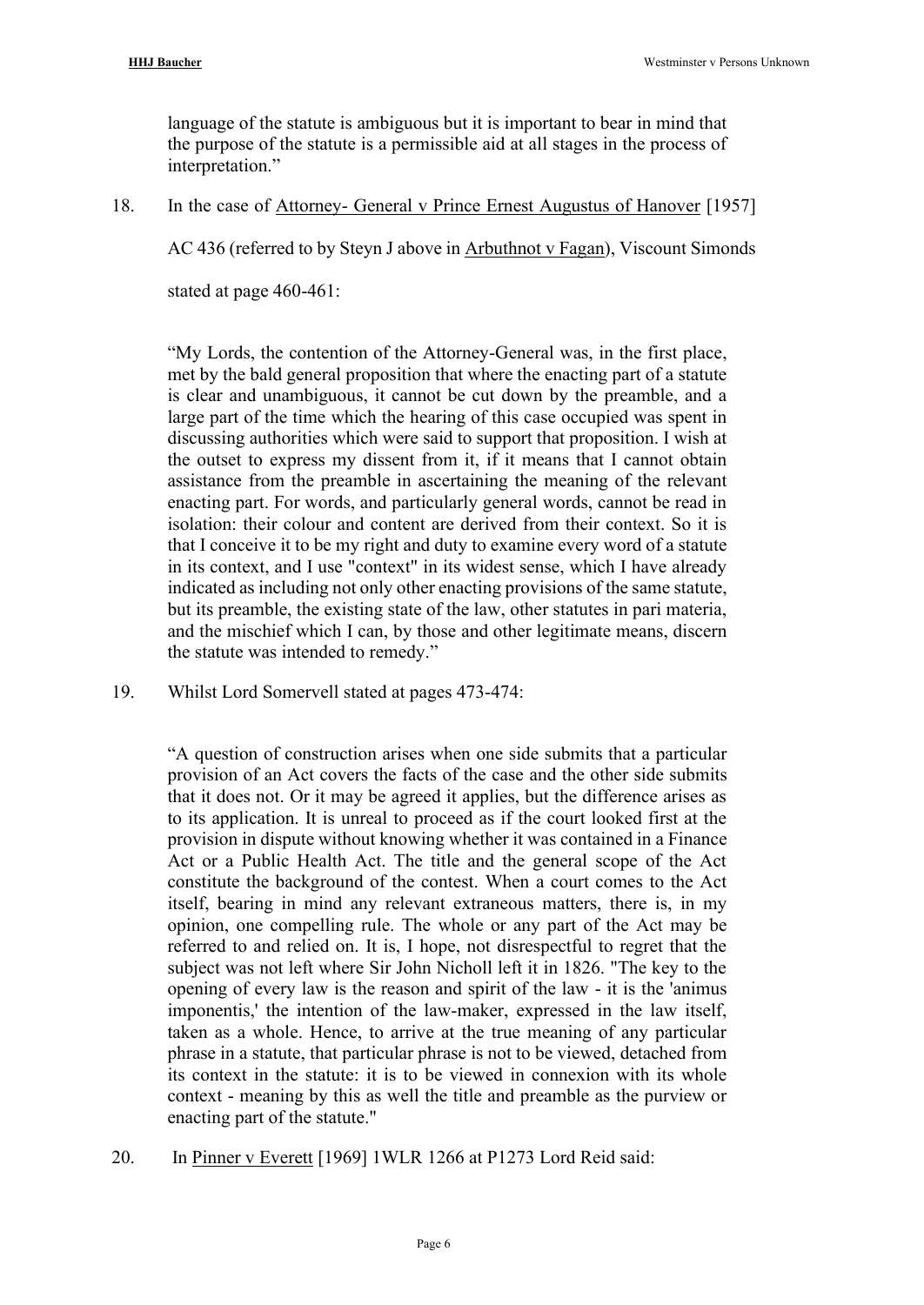"In determining the meaning of any word or phrase in a statute the first question to ask always is what is the natural or ordinary meaning of that word of phrase in its context in the statute? It is only when that meaning leads to some result which cannot reasonably be supposed to have been the intention of the legislature, that it is proper to look for some other possible meaning of the word or phrase. We have been warned again and again that it is wrong and dangerous to proceed by substituting some other words for the words of the statute."

21. Finally, in Williams Lord Neuberger said at paragraph 72:

"When interpreting a statute, the court's function is to determine the meaning of the words used in the statute. The fact that context and mischief are factors which must be taken into account does not mean that, when performing its interpretive role, the court can take a free-wheeling view of the intention of Parliament looking at all admissible material, and treating the wording of the statute as merely one item. Context and mischief do not represent a licence to judges to ignore the plain meaning of the words that Parliament has used. As Lord Reid said in Black-Clawson International Ltd v Papierwerke Waldhof-Aschaenburg AG [1975] AC 591, 613.We often say that we are looking for the intention of Parliament, but that is not quite accurate. We are seeking the meaning of the words."

22. In summary the starting point is the statute and its purpose. Then the words must be given their plain and natural reading. It follows that where the meaning is clear there is no need to resort to other canons of statutory construction unless

the result is so startling that the words could not have been so intended.

# **Discussion**

23. The logical starting point is the statutory scheme but before turning to it I need to consider the high point of Mr Asghar's argument, namely the decision in Birmingham City Council v Afsar (No 3) [2019] EWHC 3217 (QB). In that case the central issue was the school's teaching of LGBT issues and whether that represented unlawful discrimination against British Pakistani Muslim children at the school, and for those with parental responsibility for them, on the grounds of race and religion. The argument advanced was that the court could not lawfully grant an injunction to curtail protests against the teaching policy and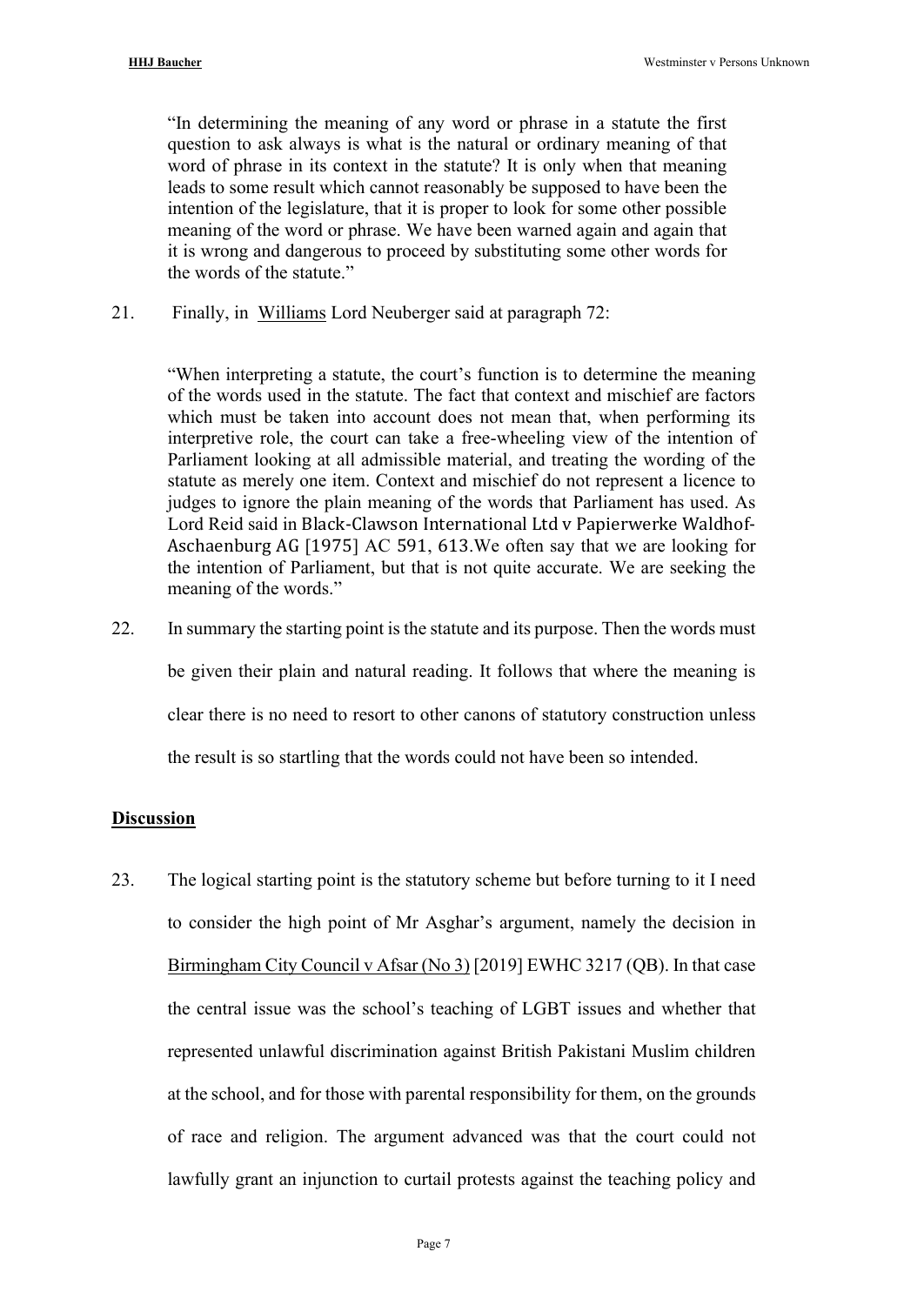related conduct of the school and to do so would be an act of discrimination that

could not be justified. At paragraphs 44-45 Mr Justice Warby said:

"44. The EA does not outlaw all discrimination based on any protected characteristic. It covers specific territory, carefully mapped out in the Act. Conduct is only unlawful discrimination if it relates to an activity falling within one or more of Parts 3 to 7 of the Act, which cover, respectively, Services and Public Functions, Premises, Work, Education, and Associations. Aster Communities was a case about premises, and the defendant relied on Part 4, s  $35(1)(b)$  of the EA, which provides that "a person (A) who manages premises must not discriminate against a person (B) who occupied the premises ... by evicting B": see [16] (Baroness Hale). In the present case, the Court is not being asked to give effect to an eviction, or any other act of the Council falling within EA Parts 3 to 7. The application is for an order curtailing what is said to be antisocial behaviour, public nuisance, and obstruction of the highway. The application pursues inherently legitimate aims, concerned with upholding the rights of others. The Council's conduct in seeking such injunctions does not fall within the ambit of the EA.

45. Even if that is wrong, the acts complained of appear to me to fall outside the scope of the EA."

24. I am not persuaded that the final three sentences in paragraph 44 should be taken "literally" as Mr Asghar submitted or that I should construe Warby J to be making a distinction between public and non public functions. First, previous decisions of the courts are not statutes and therefore the principles enunciated in cases and the language used are not to be read and interpreted as if they were a statute. On a logical extension of Mr Asghar's construction this court would be bound by any words expressed by a higher court. What matters is the ratio decidendi of the decision. Secondly the factual circumstances are very different from the facts in this case. Thirdly there was no issue before Warby J that the very injunction sought was likely to be discriminatory in itself. Therefore, no legal argument or jurisprudence was considered by Warby J on that issue. I am therefore far from persuaded that this court is bound by his decision in the manner suggested by Mr Asghar. I concur with Mr James-Matthews that if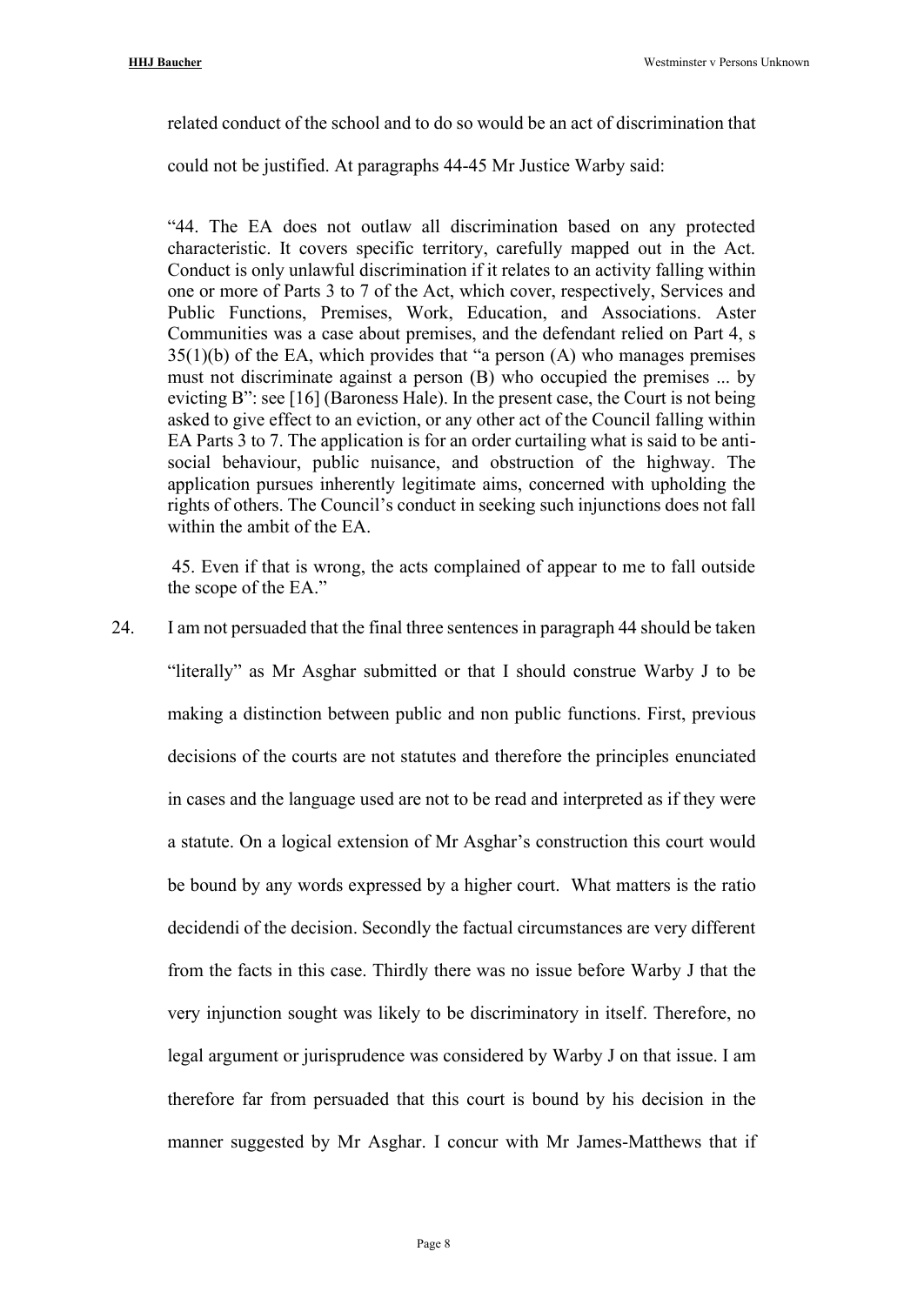Warby J had been issuing general guidance to local authorities he would have been obliged to consider s149(2) and s150 and the words used in the statute. In my view that Warby J did not so when he had the principles of statutory construction well in mind in respect to another argument (see paragraph 30) belies the central difficulty with Mr Asghar's submissions. I do not consider that Warby J was enunciating some principle of general application so that any application by a local authority for an injunction under the 2014 Act in whatever circumstances would not attract the PSED. The matrix for paragraph 41 of the decision being a binding ratio decidendi for inferior courts is simply not made out.

- 25. My view is fortified by the statutory scheme. s150 provides so far as applicable:
	- (1) A public authority is a person who is specified in Schedule 19. […]
	- (3) A public authority specified in Schedule 19 is subject to the duty imposed by section 149(1) in relation to the exercise of all of its functions unless subsection (4) applies.
	- (4) A public authority specified in that Schedule in respect of certain specified functions is subject to that duty only in respect of the exercise of those functions.
	- (5) A public function is a function that is a function of a public nature for the purposes of the Human Rights Act 1998.

s149 provides:

(1) A public authority must, in the exercise of its functions, have due regard to the need to –

- (a) eliminate discrimination, harassment, victimisation and any other conduct that is prohibited by or under this Act:
- (b) advance equality of opportunity between persons who share a relevant protected characteristic and persons who do not share it;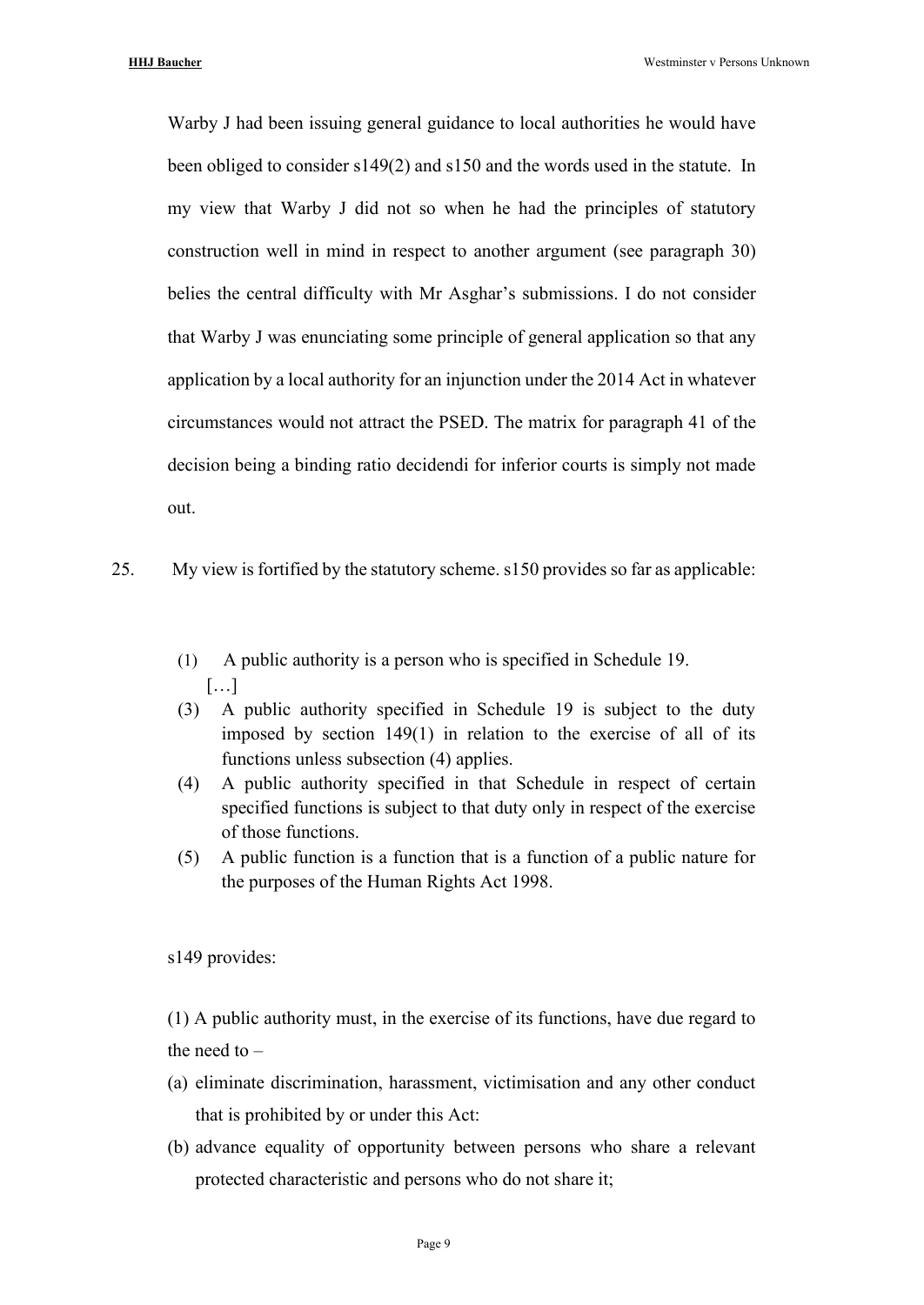(c) foster good relations between persons who share a relevant protected characteristic and persons who do not share it.

(2) A person who is not a public authority but who exercises public functions must, in the exercise of those functions, have due regard to the matters mentioned in subsection (1).

(3) Having due regard to the need to advance equality of opportunity between persons who share a relevant protected characteristic and persons who do not share it involves having due regard, in particular, to the need to  $-$ 

(a) remove or minimise disadvantages suffered by persons who share a relevant protected characteristic that are connected to that characteristic;

(b) take steps to meet the needs of persons who share a relevant protected characteristic that are different from the needs of persons who do not share it;

(c) encourage persons who share a relevant protected characteristic to participate in public life or in any other activity in which participation by such persons is disproportionately low.

 $(4)$  ...

(5) Having due regard to the need to foster good relations between persons who share a relevant protected characteristic and persons who do not share it involves having due regard, in particular, to the need to –

(a) tackle prejudice, and

(b) promote understanding.

(6) Compliance with the duties in this section may involve treating some persons more favourably than others; but that is not to be taken as permitting conduct that would otherwise be prohibited by or under this Act.

(7) The relevant protected characteristics are –

age; disability; gender assignment; pregnancy and maternity; race; religion or belief; sex sexual orientation.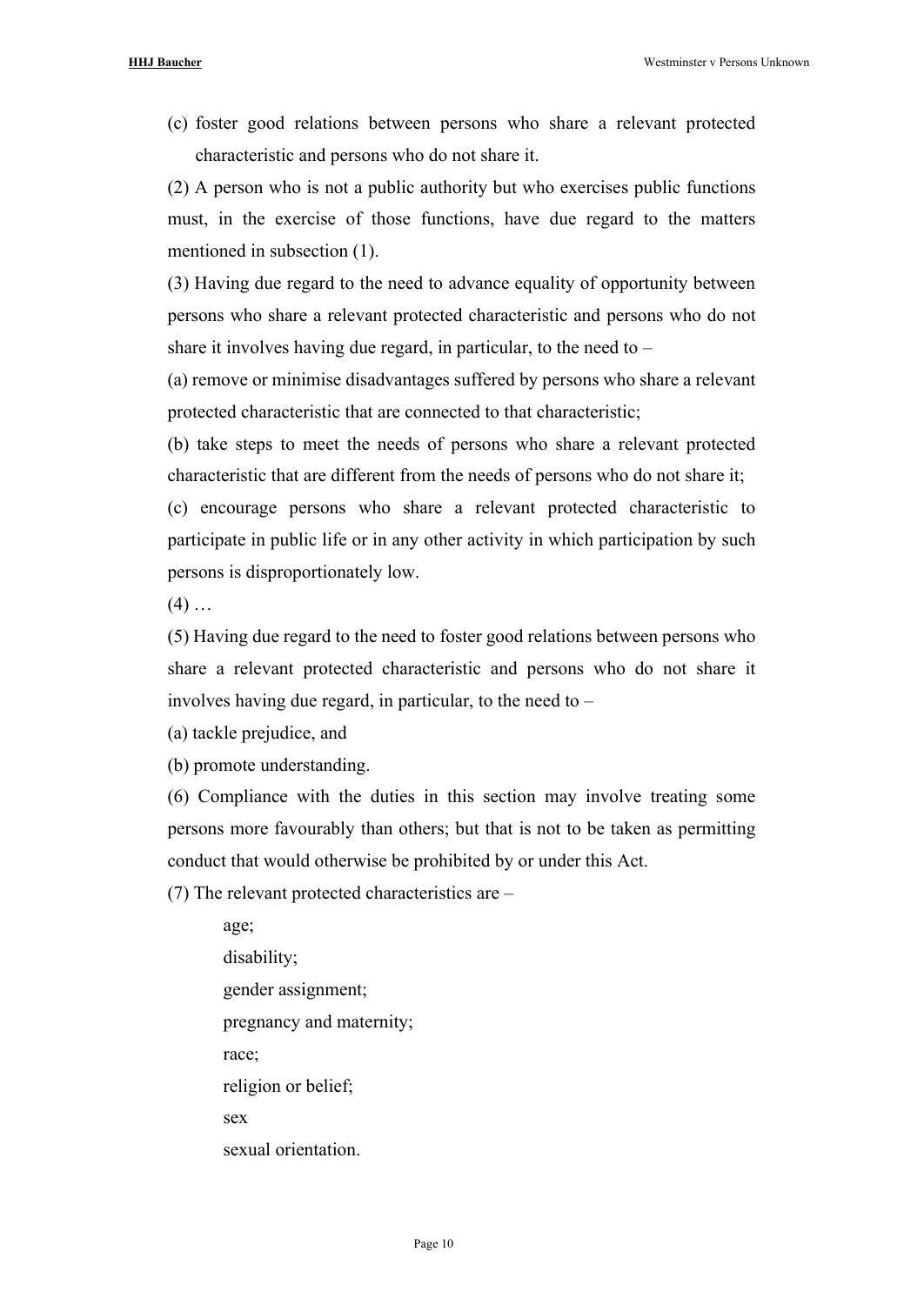- 26. The effect of the statute is to create three categories for the application of the PSED in relation to public and non public authorities. Those categories are :1)public authorities to which the PSED applies in relation to the exercise of "all its functions"; 2)public authorities to which the PSED applies in relation to the exercise of certain functions in Schedule 19; and 3)non public authorities, who exercise public functions, and to which the PSED applies in relation to the exercise of those public functions. I do not need to consider the other categories because Mr Asghar accepted that by virtue of Schedule 19 the claimant is a core authority and therefore bound by s150 (3).Thus, the PSED applies in relation to the exercise of "all of its functions." The dispute between the parties is what that means. In the circumstances I do not consider I need to consider to any great extent the legal authorities I was referred to by the parties in the context of core and hybrid authorities.
- 27. Mr James-Matthews' primary submission is that as the claimant is a core authority then given the word "all" any of its actions require it to be bound by the PSED. His secondary submission was that this was an individual decision in any event and therefore even on the claimant's submissions the PSED applies. In contrast Mr Asghar considered the wording should be considered in the context of the exercise of a public function only. He refuted the contention that the application for an injunction was an individual decision but rather argued that it was an application to protect the rights of others.
- 28. Mr Asghar sought to persuade me that the courts in the cases such as Pieretti v Enfield London Borough Council [2010] EWCA Civ 1104 and Barnsley Metropolitan Borough Council v Norton and others [2011] EWCA Civ 834 had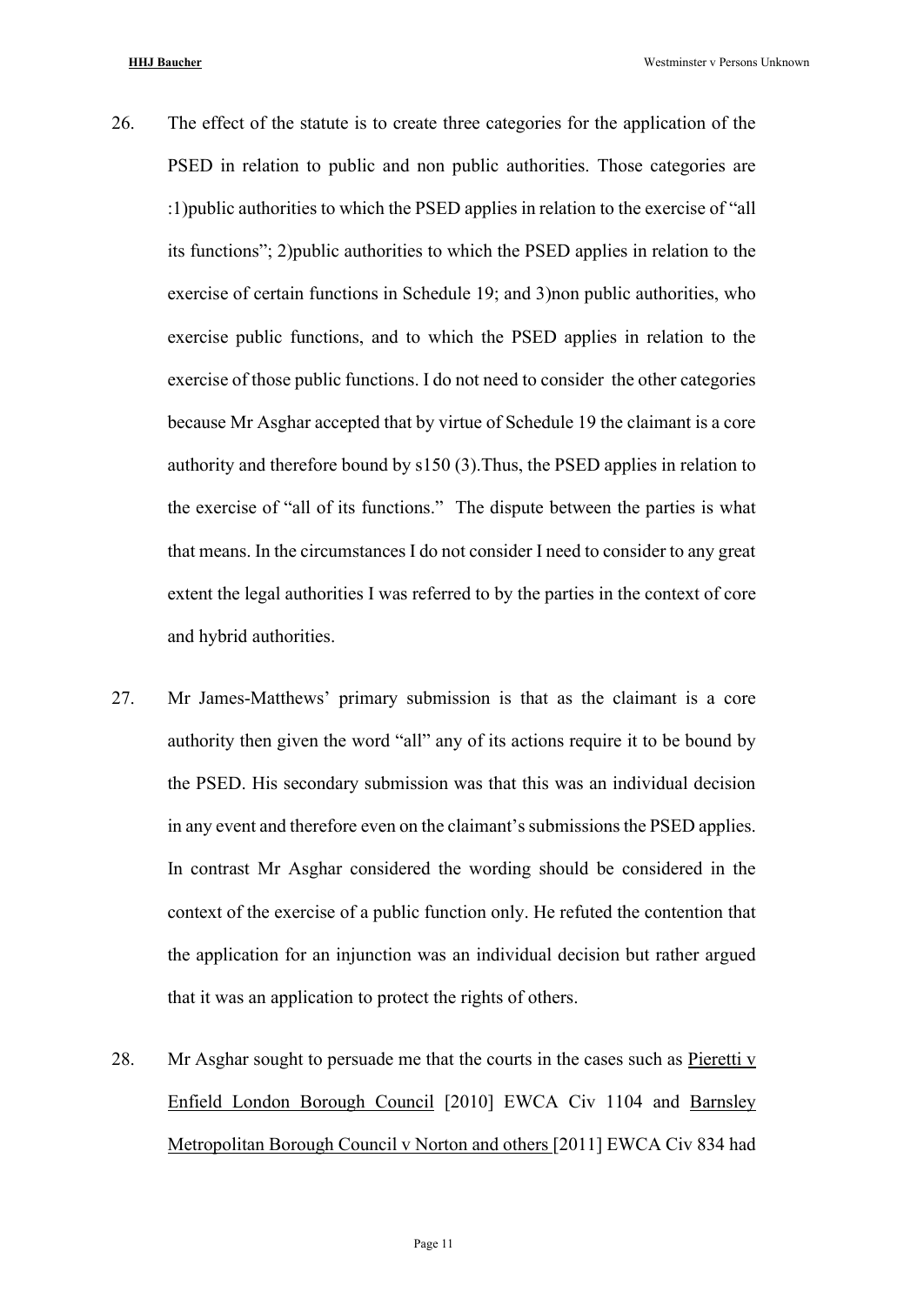decided that there was a public function in the context of a policy decision or a decision in an individual case which were therefore far removed from the instant case.

- 29. In my view Mr Asghar's submissions ignore the starting point of statutory construction as set out at section 11.9 of Bennion. The "golden rule" or the "plain meaning rule" requires the court to follow the ordinary grammatical meaning of the legislative provision. The logical extension of Mr Asghar's submission is that the word "all" would serve little or no purpose. That is not a promising starting point for an argument on statutory interpretation. Thus, Mr Asghar was forced to argue, not that the word should be ignored, but that it should be restricted by reference to public function or by reference to Parts 3-7 of the 2010 Act. I am not persuaded that the wording should be read in such a way.
- 30. Whilst the 2010 Act provides no definition of the word "function" in my view the meaning of the words "all of its functions" in s150(3) is clear. The natural and plain reading is that the PSED is to apply to everything the claimant does. Indeed, I find myself echoing the words of Viscount Simmonds in Prince of Hanover "nor can I ignore that the omission of any restricting words is of great significance." There are no words of restriction. The reference is to "all" and there are no words to suggest that "all" does not apply in a given set of circumstances. I consider the plain meaning rule should be applied. I am not persuaded there is anything to "modify, alter or qualify it." The wording is clear that the application is to all the claimant's functions. I also consider that interpretation is consistent with the overall construction of the 2010 Act which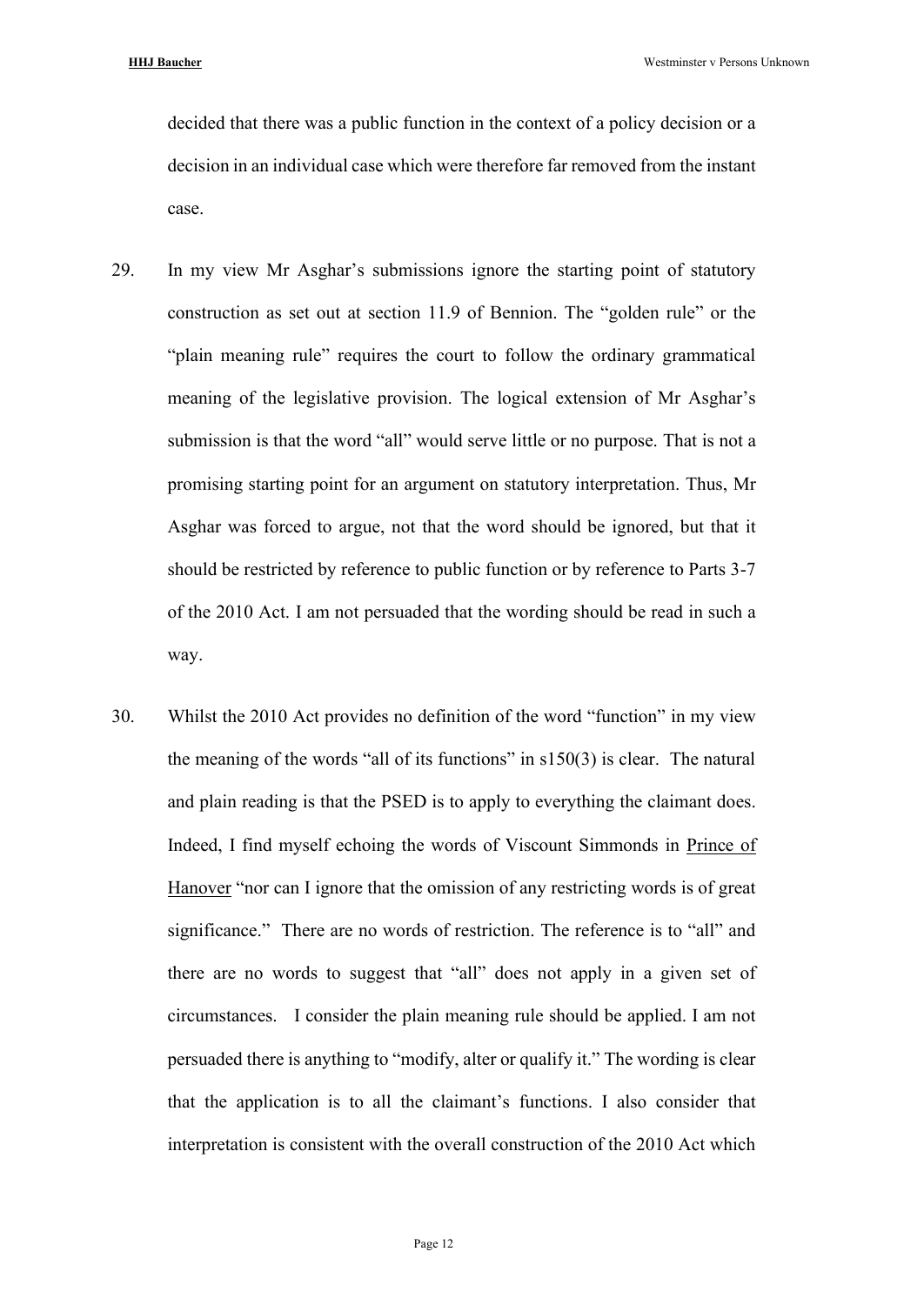deploys the use of the words "public function" and "function", the latter when considering a broader category.

31. I derive support from my construction of the statute from the leading textbook on this area Monaghan on Equality Law where at chapter 16 at paragraphs 16.49- 16.50 the learned authors state: (The Italics and underlining being my emphasis)

"The Public Sector Equality Duty applies to a 'public authority. A 'public authority' for these purposes is a person who is specified in Schedule 19. Such a public authority may include both core and "hybrid" authorities. By section 150(3) of the EA 2010, 'a public authority specified in Schedule 19 is subject to the duty imposed by section 149(1) in relation to the exercise of all its functions unless subsection (4) applies. Section 150(4) provides that: 'a public authority specified in that Schedule in respect of certain specified functions is subject to that duty only in respect of the exercise of those functions.'

Further, section 149(2) provides that the Public Sector Equality Duty applies to a 'person who is not a public authority but who exercises public functions…. In the exercise of those functions.' A 'public function' for these purposes is 'a function that is a function of a public nature for the purpose of the Human Rights Act 1998. In this way the Public Sector Equality Duty applies to all bodies- 'core' public authorities and 'hybrid' authorities-when exercising public functions (*in the former case, that being all their functions*), whether listed or not."

32. Further, Mr James-Matthews referred me to the Equality and Human Rights

Commission "Technical guidance on the public sector equality duty: England."

Under the heading "Which functions are covered?" at A.12 the guide states:

"Most public authorities specified in Schedule 19 are subject to the general equality duty in relation to the exercise of all of their functions- that is everything they are required and permitted to do."

- 33. Whilst I accept this is only guidance the definition from a distinguished body is supportive of the application of the 2010 Act to all the claimant's actions.
- 34. I am not persuaded that some tortuous and constricted construction of the statute is required to give effect to Parliament's intention. In my view the very fact that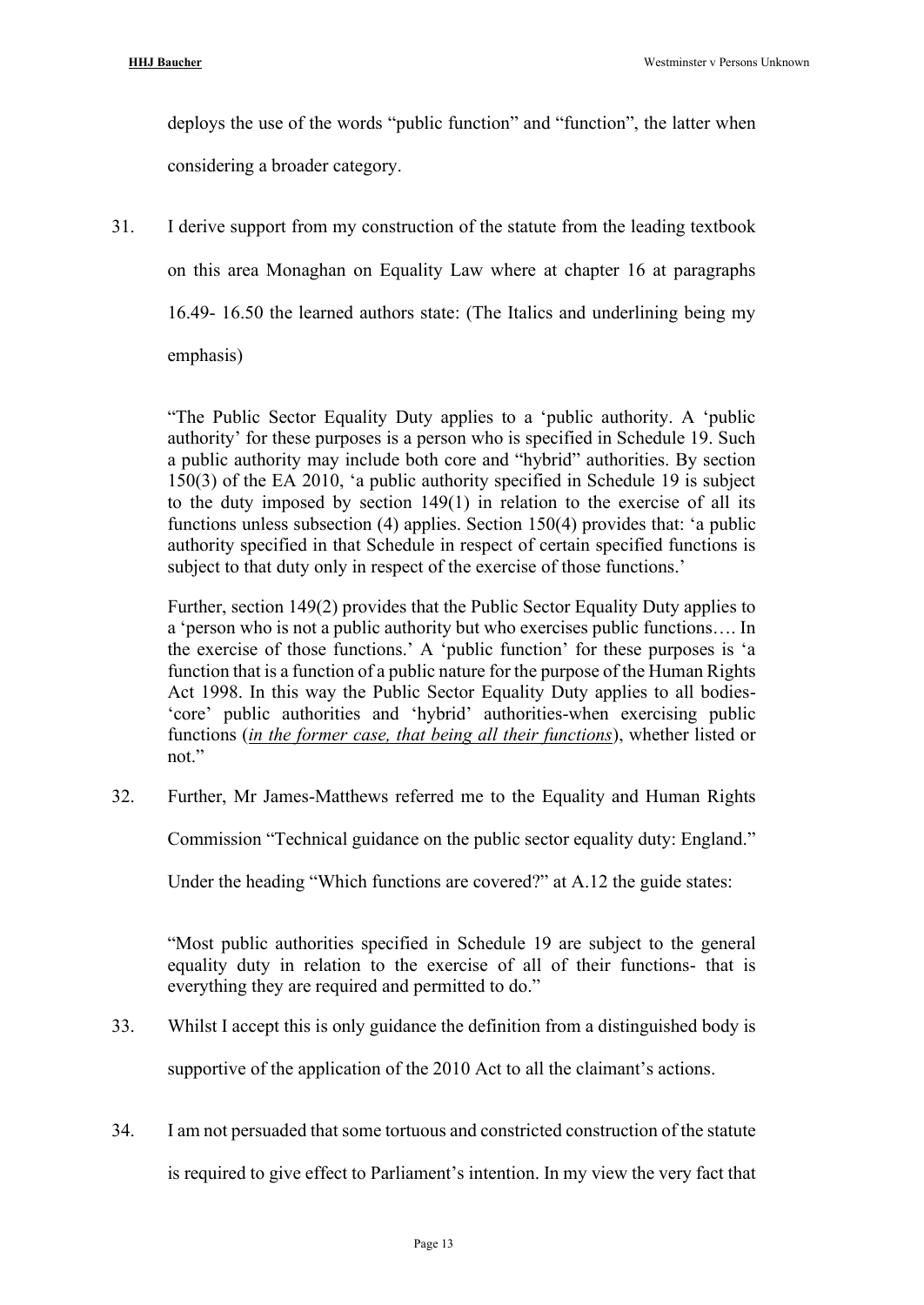Parliament created 3 separate categories in relation to public functions belies the central difficulty in the claimant's argument. Further on the construction placed on the 2010 Act by Mr Asghar there would be no need for the legislators to have added the definition clause in s150 (5) in relation to public function.

35. I am also not persuaded that the clear words of the statute are somehow to be constricted by reference to s 29(6) which provides that:

"A person must not, in the exercise of a public function that is not the provision of a service to the public or a section of the public, do anything that constitutes discrimination, harassment or victimisation."

- 36. Whilst the section does make reference to public function the section quite clearly applies to "any person" as distinct from a public authority. The section is limited to public function, but it is not addressing local authorities as Mrs Justice Laing made clear at paragraph 13 in Turani v Secretary of State for the Home Department [2019] EWHC 1586 (Admin).
- 37. I do not consider the Act should be construed to incorporate additional words such that  $s150(3)$  is to be read as if the words "Parts 3-7" were added. The logical extension of that argument results in the words being read into s149 (1) but not the following subsections of that section. With all due deference to Mr Asghar's submissions such an approach would be to place a construction on the Act which would restrict the operation of  $s149(1)$  b) c) and  $s149(3)$  which I do not consider could have been Parliament's intention and, indeed to the contrary, would fly in the face of the intention of the 2010 Act.
- 38. Thus, the defendant succeeds on its primary argument. However, I also consider that the claimant's resistance of the application of PSED is flawed on its own attempt to persuade the court it was not exercising a public function.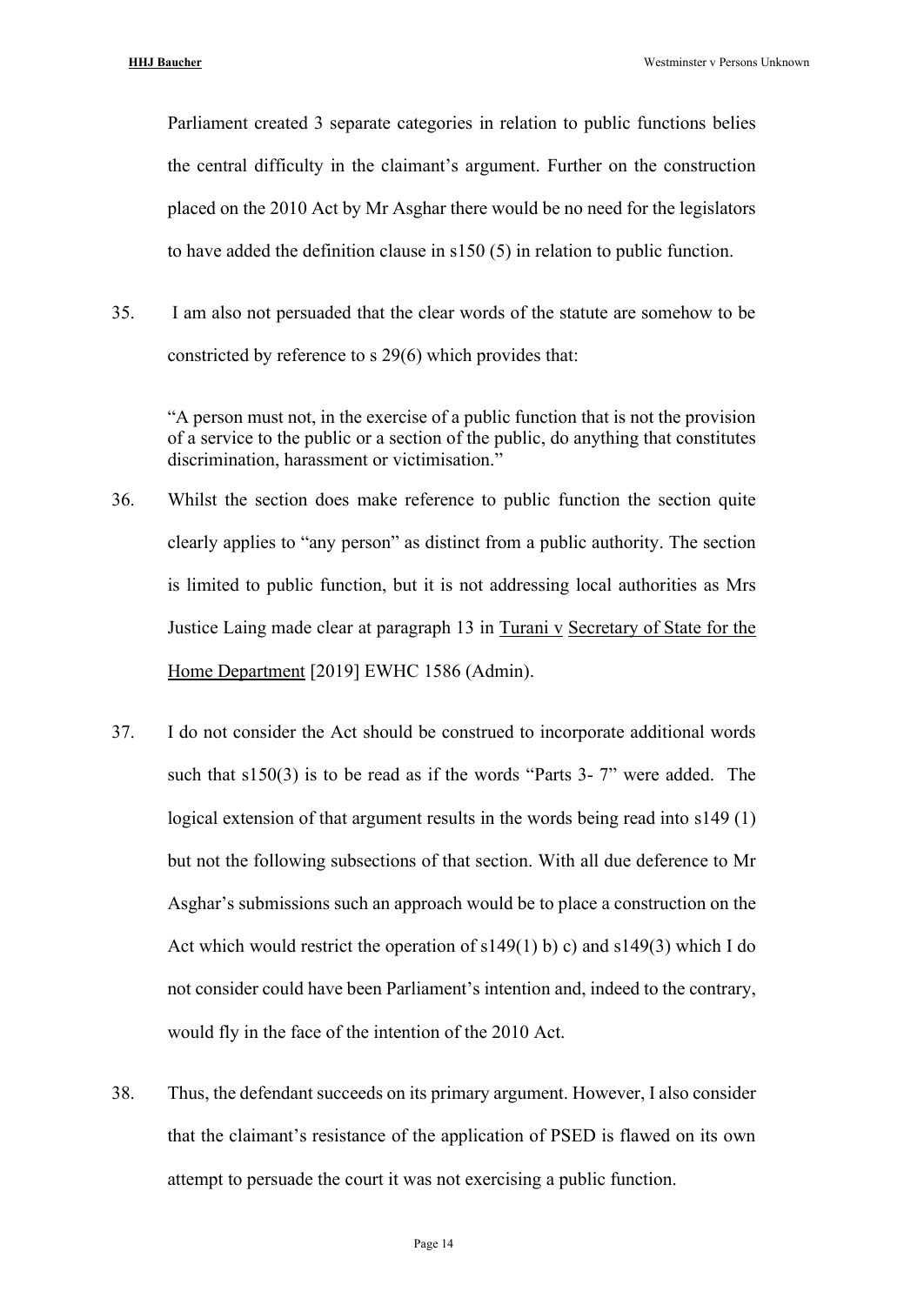- 39. An application for an injunction under the 2014 Act may only be made by certain defined public bodies. The first eligible body under  $s5(1)(a)$  is "a local authority". In my judgment when a local authority makes such an application it is therefore making that application as part of its public duties. I concur with Mr James-Matthews that to suggest otherwise is untenable. During legal submissions I asked Mr Asghar how the application could be anything other than an application for an injunction which affected an individual, in this instance the defendant, and therefore on his own argument the engagement of a public function. At first Mr Asghar had no answer. After reflection he submitted that as it was an application to protect the rights of others then it did not engage the public function in relation to the individual defendant. In my view the very argument advanced by Mr Asghar highlights the claimant's attendant difficulty. Its own Amended Reply pleaded the application "was in pursuit of the legitimate aim of preventing disorder and protecting the reputations and rights of others." Quite clearly in acting to protect the rights of others the council is exercising a public function. It is not exercising any private right. The reality is that even on its own case the claimant was exercising a public function.
- 40. That this must be so is in my view clear from the Statutory Guidance on the 2014 Act. This provides under the heading "Vulnerability:"

"Particular consideration should be given to the needs and circumstances of the most vulnerable when applying the powers to ensure that they are not disproportionately and unreasonably impacted upon, and local agencies must be satisfied that the behaviour meets the legal tests. Any use of these powers must be compliant with the Human Rights Act 1998, the Equality Act 2010 (in particular the public sector equality duty pursuant to section 149) along with all other relevant legislation."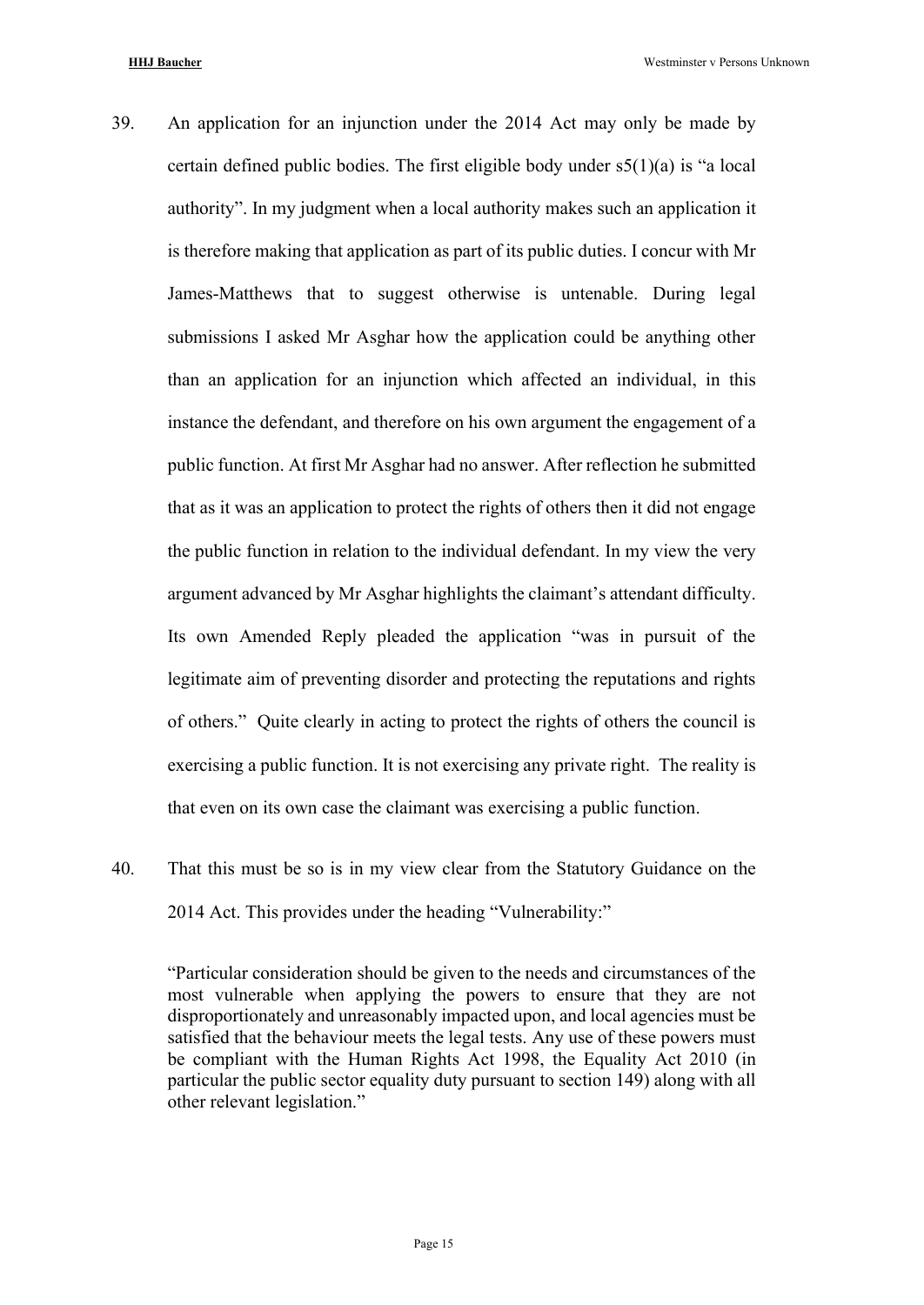- 41. In the face of that guidance Mr Asghar was forced to argue that the guidance was "seriously wrong" and that an authority was not bound to follow it. I consider that to be a bold, if not remarkable, submission. Mr Asghar essentially submitted that the guidance is wrong about the application of the PSED. If the 2014 Act had just become law perhaps his argument may have required consideration if I had just been considering the guidance in a vacuum without consideration of the other matters discussed above. However, the 2014 Act has been in force for over 8 years and the Guidance has been subject to amendment as recently as January 2021. If the Guidance had been fundamentally flawed, I consider it would have been amended over the passage of time as its intent and purpose is to assist the police, local authorities and other agencies who exercise functions under the 2014 Act. Clearly that would be the case if it were "seriously wrong." For the reasons I have already expressed I find the Guidance is not wrong but consistent with the proper interpretation of the 2014 Act.
- 42. Further whilst I accept that any Guidance is not mandatory for a local authority to follow even Mr Asghar did not go so far as to assert that an authority should exercise its powers in blatant breach of its statutory obligations. In fact, Mr Asghar conceded that if I found that the application for an injunction was a public function then the claimant is bound by the PSED. On my construction of the statutory provisions the claimant should have followed the Guidance.

### **Conclusion**

43. I find that the terms of the 2010 Act are clear and the PSED applies to the exercise of " all" of the claimant's functions. Further that an application for an injunction under the 2014 Act is any event a public function.